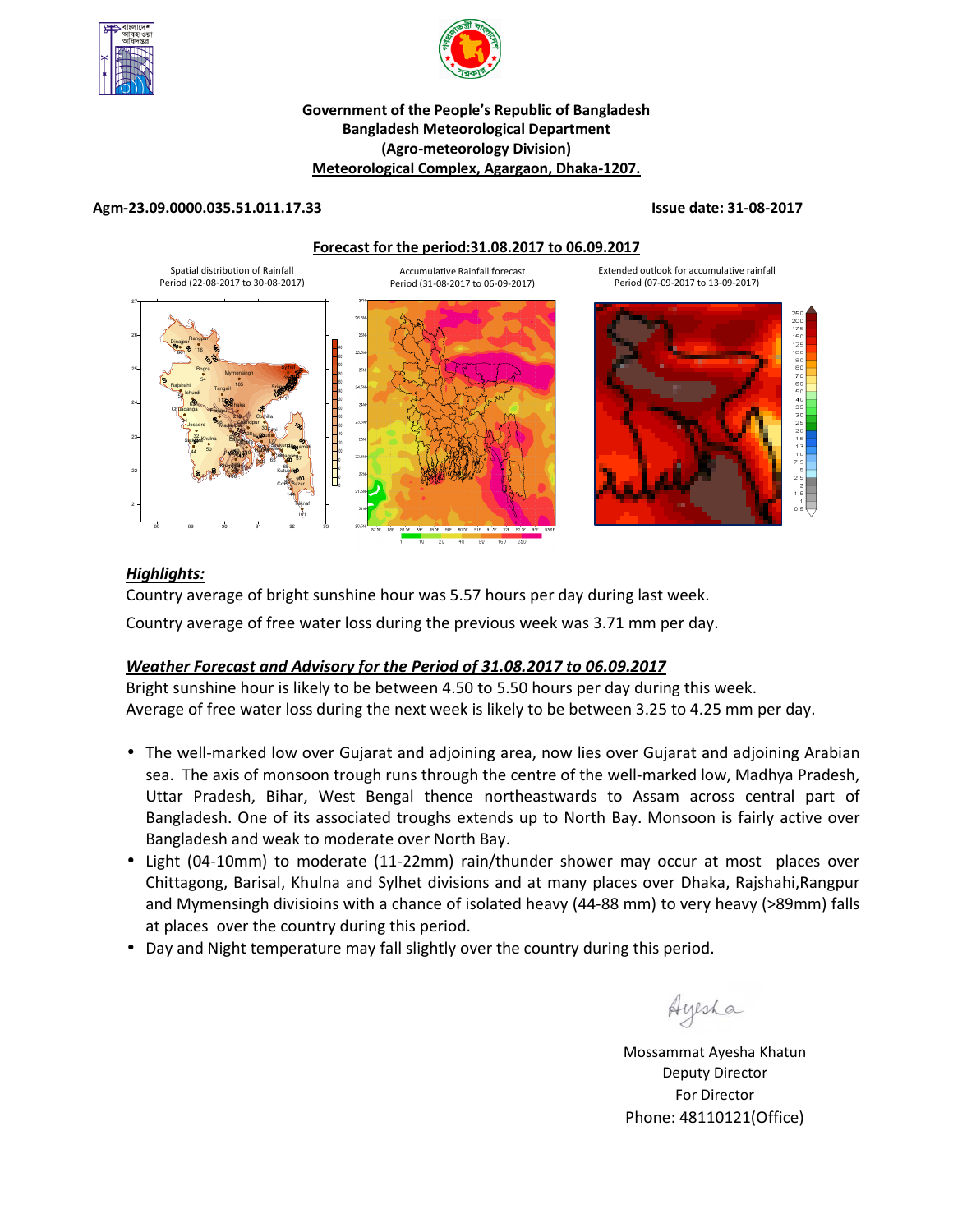#### *Short Weather description; Period: 22.08.2017 to 30.08.2017*

| <b>Divisions</b> | Maximum                                               |  | Highest maximum   |                |      |                          | Minimum                 |            | Lowest minimum    |  |  |
|------------------|-------------------------------------------------------|--|-------------------|----------------|------|--------------------------|-------------------------|------------|-------------------|--|--|
|                  | temperature                                           |  | temp in ${}^{0}C$ |                |      |                          | emperature              |            | temp in ${}^{0}C$ |  |  |
|                  | range in <sup>o</sup> C                               |  |                   |                |      |                          | Range in <sup>o</sup> C |            |                   |  |  |
| <b>Dhaka</b>     | 34.7 $^{\circ}$ C<br>31.3<br>$\overline{\phantom{a}}$ |  | Tangail           | $^0$ C<br>34.7 | 24.8 | $\overline{\phantom{0}}$ | 27.6 $^{\circ}$ C       | Faridpur   | 24.8 $^{0}$ C     |  |  |
| Mymensingh       | 34.7 $\mathrm{C}$<br>30.8                             |  | Mymensingh        | $^0$ C<br>34.7 | 24.9 |                          | 28.3 $^{\circ}$ C       | Netrokona  | 24.9 $^{0}C$      |  |  |
| Chittagong       | 37.5 $\mathrm{^{0}C}$<br>28.8<br>$\sim$               |  | Rangamati         | $^0$ C<br>37.5 | 23.7 | $\sim$                   | 27.3 $\mathrm{^0C}$     | Rangamati  | 23.7 $^{\circ}$ C |  |  |
| Sylhet           | 35.5 $\sqrt[6]{C}$<br>30.0                            |  | Srimongal         | $^0C$<br>35.5  | 24.7 | $\overline{\phantom{0}}$ | 26.4 $^{\circ}$ C       | Sylhet     | 24.7 $^{\circ}$ C |  |  |
| Rajshahi         | 35.9 $\sqrt[6]{C}$<br>31.5                            |  | Rajshahahi        | $^0$ C<br>35.9 | 24.8 |                          | 28.6 $^{0}$ C           | Badalgachi | $^0$ C<br>24.8    |  |  |
| Rangpur          | 35.8 $\overline{C}$<br>30.2                           |  | Dinajpur          | $^0C$<br>35.8  | 24.6 |                          | 28.2 $\mathrm{^0C}$     | Rajarhat   | 24.6 $^{0}C$      |  |  |
| Khulna           | 35.2 $^{0}$ C<br>31.2                                 |  | Jessore           | $^0C$<br>35.2  | 24.0 |                          | 28.0 $\degree$ C        | Kumarkhali | $^0$ C<br>24.0    |  |  |
| <b>Barisal</b>   | 34.6 $^{0}C$<br>30.4<br>$\overline{\phantom{a}}$      |  | <b>Bhola</b>      | $^0$ C<br>34.6 | 24.4 |                          | 27.4 °C                 | Patuakhali | $^0C$<br>24.4     |  |  |

*Maximum And Minimum Temperature (Range and Extreme)*

*:Rainfall analysis and average temperature:-*

| Name of the<br><b>Divisions</b> | Name of the<br><b>Stations</b> | Total<br>Rainfall | Rainfall        | Normal Deviation<br>in $%$ | Total<br>Rainy | Average<br>Max  | Average<br>M in | Average<br>Max. | Average<br>Normal | Average<br>Min.    | Average<br>Normal |
|---------------------------------|--------------------------------|-------------------|-----------------|----------------------------|----------------|-----------------|-----------------|-----------------|-------------------|--------------------|-------------------|
|                                 |                                | in (mm)           | in (mm)         |                            | days           | Humidity        | <b>Humidity</b> | temp in °C      | Max.              | temp in '          | M in.             |
|                                 |                                |                   |                 |                            |                | in $%$          | in $%$          |                 | temp in<br>۰c     | c                  | temp in<br>۰C     |
| Dhaka                           | Dhaka                          | 219               | 89              | 146                        | 08             | 095             | 066             | 33.1            | 32.1              | 26.3               | 26.4              |
|                                 | Faridpur                       | 096               | 83              | 16                         | 08             | $\star\star$    | $\star\star$    | $\star\star$    | 31.8              | $\star\star$       | 26.3              |
|                                 | Madaripur                      | 103               | 106             | -3                         | 06             | 094             | 069             | 33.0            | 31.8              | 26.0               | 25.2              |
|                                 | Nikli                          | $\star\star$      | $\star\star$    | ***                        |                | $\star\star$    | $\star\star$    | $\star\star$    | ***               | $\overline{\star}$ | $***$             |
|                                 | Tangail                        | 112               | 83              | 35                         | 05             | 096             | 061             | 34.0            | 32.3              | 26.6               | 25.9              |
|                                 | Gopalgoni                      | 069               | **              | $***$                      | 06             | 096             | 079             | 32.2            | $***$             | 25.8               | $***$             |
| Mymensingh                      | Mymensingh                     | 165               | 107             | 54                         | 08             | 094             | 069             | 32.8            | 31.5              | 26.5               | 25.7              |
|                                 | Netrokona                      | 113               | $\star\star$    | $***$                      | 08             | $\star\star$    | $\star\star$    | $\star\star$    | $***$             | $\star\star$       | $***$             |
| Chittagong                      | Chittagong                     | 065               | 126             | $-48$                      | 06             | **              | $\star\star$    | 32.9            | 31.4              | 26.2               | 25.2              |
|                                 | Sitakunda                      | 031               | 198             | $***$                      | 07             | **              | $\star\star$    | $\star\star$    | 31.2              | $\star\star$       | 25.4              |
|                                 | Rangamati                      | 057               | 135             | $-58$                      | 06             | **              | $\star\star$    | $\star\star$    | 31.7              | $\star\star$       | 24.8              |
|                                 | Cox'sBazar                     | 144               | 182             | $-21$                      | 09             | $\star\star$    | $***$           | $\star\star$    | 30.8              | $\star\star$       | 25.3              |
|                                 | Teknaf                         | 101               | 261             | $-61$                      | 07             | $\star\star$    | $\star\star$    | $^{\star\star}$ | 30.4              | $^{\star\star}$    | 25.1              |
|                                 | Hatiya                         | 123               | 163             | $-25$                      | 07             | $\star\star$    | $\overline{}$   | $\star\star$    | 30.5              | $\star\star$       | 25.5              |
|                                 | Sandw ip                       | 065               | 204             | $-68$                      | 04             | $^{\star\star}$ | $\star\star$    | $^{\star\star}$ | 30.6              | $\star\star$       | 25.6              |
|                                 | Kutubdia                       | 080               | 152             | $-47$                      | 08             | 094             | 069             | 32.3            | 30.8              | 25.9               | 25.6              |
|                                 | Feni                           | 177               | 152             | 16                         | 07             | 096             | 060             | 33.3            | 31.2              | 25.7               | 25.2              |
|                                 | M.Court                        | 161               | 174             | $-7$                       | 06             | $\star\star$    | $\star\star$    | $^{\star\star}$ | 31.2              | $\star\star$       | 25.7              |
|                                 | Chandpur                       | 128               | 97              | 32                         | 07             | 095             | 068             | 33.5            | 31.8              | 26.5               | 26.1              |
|                                 | Comilla                        | 030               | 103             | $-71$                      | 08             | 094             | 066             | 32.9            | 31.6              | 26.2               | 25.6              |
| Sylhet                          | Sylhet                         | 355               | 182             | 95                         | 09             | **              | $\overline{1}$  | $\star\star$    | 31.9              | **                 | 25.2              |
|                                 | Srimongal                      | 111               | 93              | 19                         | 08             | 098             | 060             | 34.1            | 32.2              | 25.6               | 24.5              |
| Rajshahi                        | Rajshahi                       | 054               | 89              | $-39$                      | 06             | 098             | 064             | 34.3            | 32.6              | 26.9               | 25.7              |
|                                 | Bogra                          | 054               | 91              | $-41$                      | 07             | $\star\star$    | $\star\star$    | $\star\star$    | 32.4              | $\star\star$       | 26.3              |
|                                 | <b>Ishurdi</b>                 | 063               | 72              | $-13$                      | 06             | 097             | 062             | 33.6            | 32.5              | 26.8               | 26.1              |
|                                 | Badalgachi                     | 124               | $\star\star$    | $***$                      | 06             | 100             | 059             | 32.8            | $***$             | 26.8               | $***$             |
|                                 | Tarash                         | 113               | $\star\star$    | $***$                      | 08             | **              | **              | $\star\star$    | $***$             | **                 | $***$             |
| Rangpur                         | Rangpur                        | 116               | 113             | 3                          | 04             | 093             | 067             | 33.6            | 31.6              | 26.7               | 25.7              |
|                                 | Dinajpur                       | 060               | 125             | $-52$                      | 06             | 097             | 057             | 33.8            | 32.0              | 26.7               | 25.9              |
|                                 | Sayedpur                       | 068               | $\star\star$    | $***$                      | 06             | 095             | 070             | 33.5            | $***$             | 26.4               | $***$             |
|                                 | Rajarhat                       | 075               | **              | ***                        | 06             | 096             | 064             | 34.0            | $\star\star\star$ | 27.0               | $***$             |
|                                 | Tetulia                        | 088               | $\star\star$    | $***$                      | 04             | $\star\star$    | $\star\star$    | $**$            | $***$             | $\star\star$       | $***$             |
|                                 | Dimla                          | 116               | $\overline{**}$ | $***$                      | 04             | 096             | 066             | 33.6            | $***$             | 26.5               | $***$             |
| Khulna                          | Khulna                         | 050               | 77              | $-35$                      | 07             | 097             | 070             | 33.5            | 32.3              | 26.7               | 26.4              |
|                                 | Mongla                         | 049               | $\star\star$    | $***$                      | 07             | 097             | 075             | 32.5            | ***               | 26.7               | $\star\star$      |
|                                 | Jessore                        | 032               | 74              | $-57$                      | 07             | $\star\star$    | $\star\star$    | $\star\star$    | 32.7              | $\star\star$       | 26.0              |
|                                 | Chuadanga                      | 024               | 61              | -61                        | 07             | 096             | 070             | 33.4            | 33.2              | 26.6               | 26.2              |
|                                 | Satkhira                       | 044               | 88              | $-50$                      | 06             | 097             | 064             | 33.1            | 32.3              | 26.3               | 26.2              |
|                                 | Kumarkhali                     | 070               | ××              | $***$                      | 06             | $\overline{**}$ | $\star\star$    | $\star\star$    | $***$             | $\star\star$       | $***$             |
| <b>Barisal</b>                  | Barisal                        | 049               | 103             | $-52$                      | 07             | 100             | 076             | 32.4            | 31.5              | 26.3               | 25.8              |
|                                 | <b>Bhola</b>                   | 130               | 125             | 4                          | 08             | **              | $\star\star$    | $^{\star\star}$ | 31.3              | $\star\star$       | 26.1              |
|                                 | Patuakhali                     | 169               | 136             | 24                         | 07             | 100             | 080             | 32.4            | 31.4              | 26.5               | 26.1              |
|                                 | Khepupara                      | 106               | 140             | $-24$                      | 07             | 097             | 077             | 32.2            | 31.0              | 26.2               | 26.0              |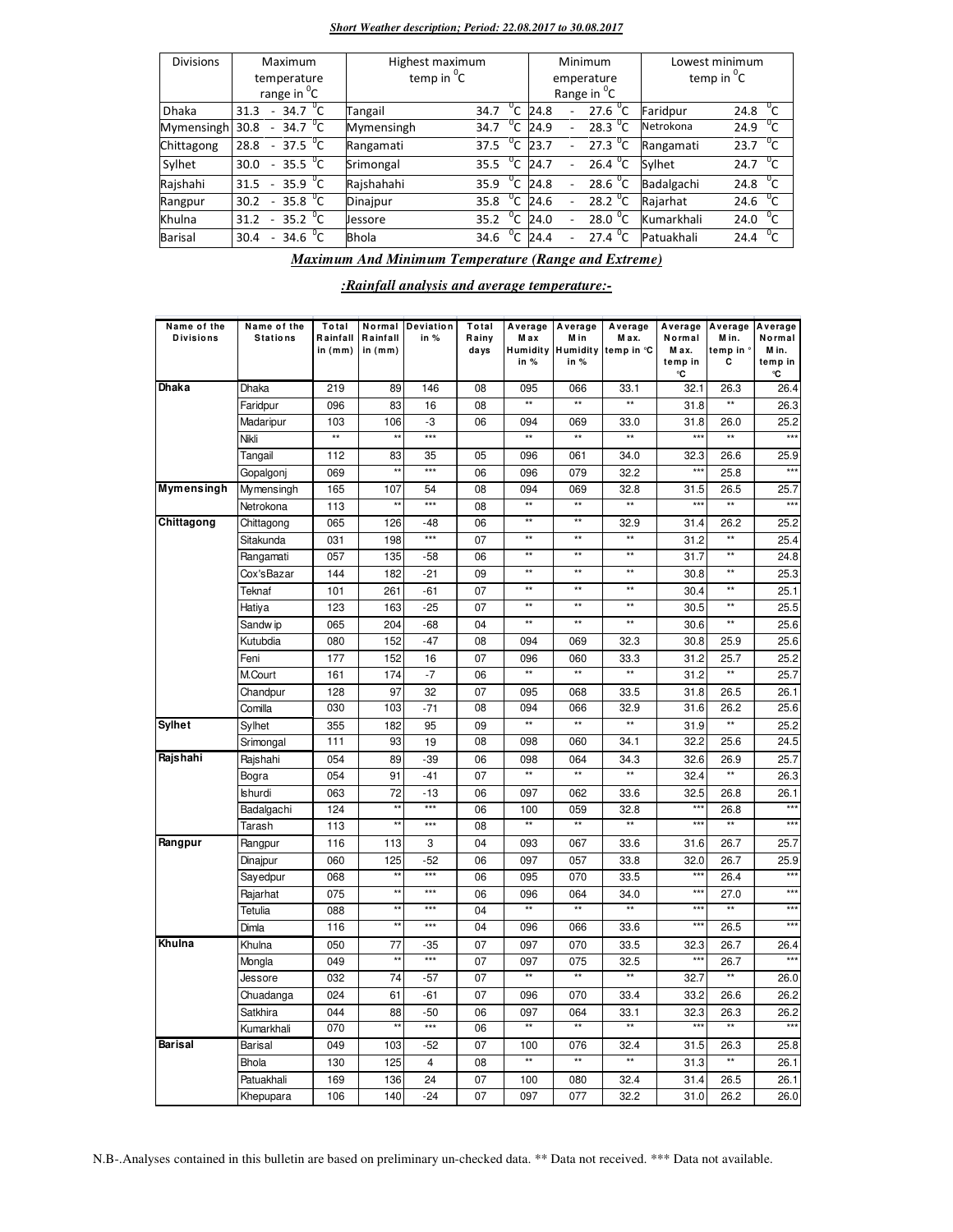

Spatial distribution of Rainfall. Period (22-08-2017 to 30-08-2017)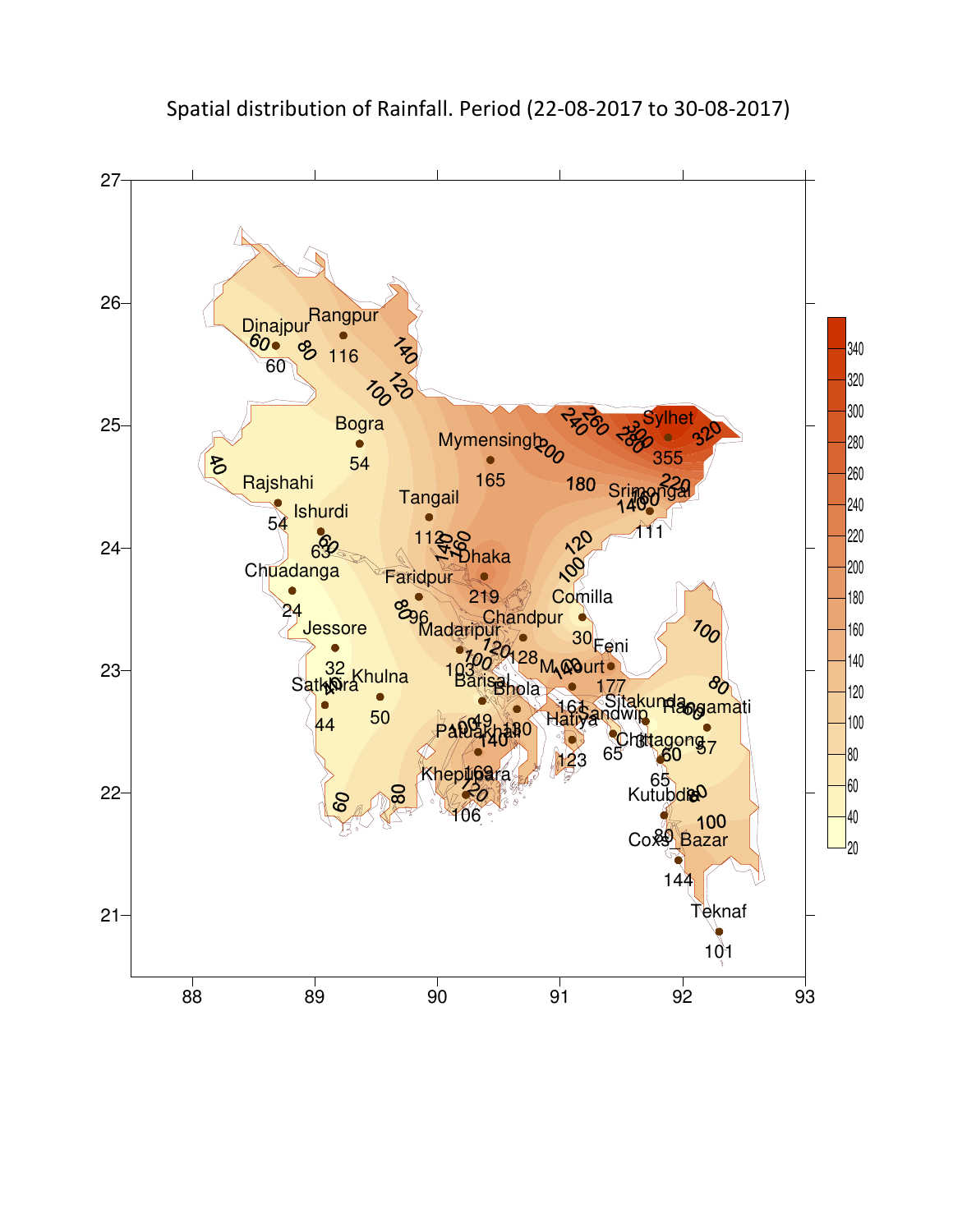



গণপ্রজাতন্ত্রী বাংলাদেশ সরকার বাংলাদেশ আবহাওয়া অধিদপ্তর কৃষি আবহাওয়া মহাশাখা আবহাওয়া ভবন, আগারগাঁও, ঢাকা-১২০৭।

এজিএম-২৩.০৯.০০০০.০৩৫.৫১.০১১.১৭.৩৩

তারিখ: ৩১-০৮-২০১৭ খ্রিঃ

# পূর্বাভাসের সময়কাল: ৩১-০৮-২০১৭ থেকে ০৬-০৯-২০১৭

Spatial distribution of Rainfall **Accumulative Rainfall forecast** Extended outlook for accumulative rainfall Period (07-09-2017 to 13-09-2017) Period (22-08-2017 to 30-08-2017) Period (31-08-2017 to 06-09-2017)

# প্ৰধান বৈশিষ্ট্য সমূহঃ-

গত সপ্তাহে দেশের দৈনিক উজ্জ্বল সূর্যকিরণ কালের গড় ৫.৫৭ ঘন্টা ছিল । গত সপ্তাহে দেশের দৈনিক বাষ্পীভবনের গড় ৩.৭১ মিঃ মিঃ ছিল।

# <u> আবহাওয়ার পূর্বাভাসঃ- ৩১-০৮-২০১৭ থেকে ০৬-০৯-২০১৭ ইং পর্যন্ত।</u>

এ সপ্তাহে দৈনিক উজ্জুল সূর্য কিরণ কাল ৪.৫০থেকে ৫.৫০ ঘন্টার মধ্যে থাকতে পারে । আগামী সপ্তাহের বাষ্পীভবনের দৈনিক গড় ৩.২৫ মিঃ মিঃ থেকে ৪.২৫ মিঃ মিঃ থাকতে পারে।

- গুজরাট ও তৎসংলগ্ন এলাকায় অবস্থানরত সুস্পষ্ট লঘুচাপটি বর্তমানে গুজরাট ও তৎসংলগ্ন আরব সাগরে অবস্থান করছে।  $\bullet$ মৌসুমী বায়ুর অক্ষ সুস্পষ্ট লঘুচাপের কেন্দ্রস্থল, মধ্যপ্রদেশ, উত্তর প্রদেশ, বিহার, পশ্চিমবঙ্গ এবং বাংলাদেশের মধ্যাঞ্চল হয়ে উত্তর-পূর্ব দিকে আসাম পর্যন্ত বিস্তৃত। এর একটি বর্ধিতাংশ উত্তর বঙ্গোপসাগর পর্যন্ত বিস্তৃত রয়েছে। মৌসুমী বায়ু বাংলাদেশের উপর মোটামুটি সক্রিয় এবং উত্তর বঙ্গোপসাগরে দূর্বল থেকে মাঝারী অবস্থায় রয়েছে।
- ্এ সময়ে চট্টগ্রাম, বরিশাল, খুলনা এবং সিলেট বিভাগের অধিকাংশ স্থানে এবং ঢাকা, রাজশাহী, রংপুর ও ময়মনসিংহ বিভাগের  $\bullet$ অনেক স্থানে হাল্কা (০৪-১০মিঃমিঃ) থেকে মাঝারী (১১-২২ মিঃমিঃ) ধরণের বৃষ্টি/বজ্রবৃষ্টি হতে পারে। সেই সাথে দেশের কোথাও কোথাও বিচ্ছিন্নভাবে ভারী (৪৪-৮৮ মিঃমিঃ) থেকে অতিভারী (>৮৯ মি.মি.) বৃষ্টিপাত হতে পারে।
- এ সময়ে সারাদেশের দিন ও রাতের তাপমাত্রা সামান্য হ্রাস পেতে পারে ।

Ayesha

(মোসাম্মৎ আয়শা খাতুন) উপ-পরিচালক পরিচালকের পক্ষে ফোনঃ ৪৮১১০১২১(দপ্তর)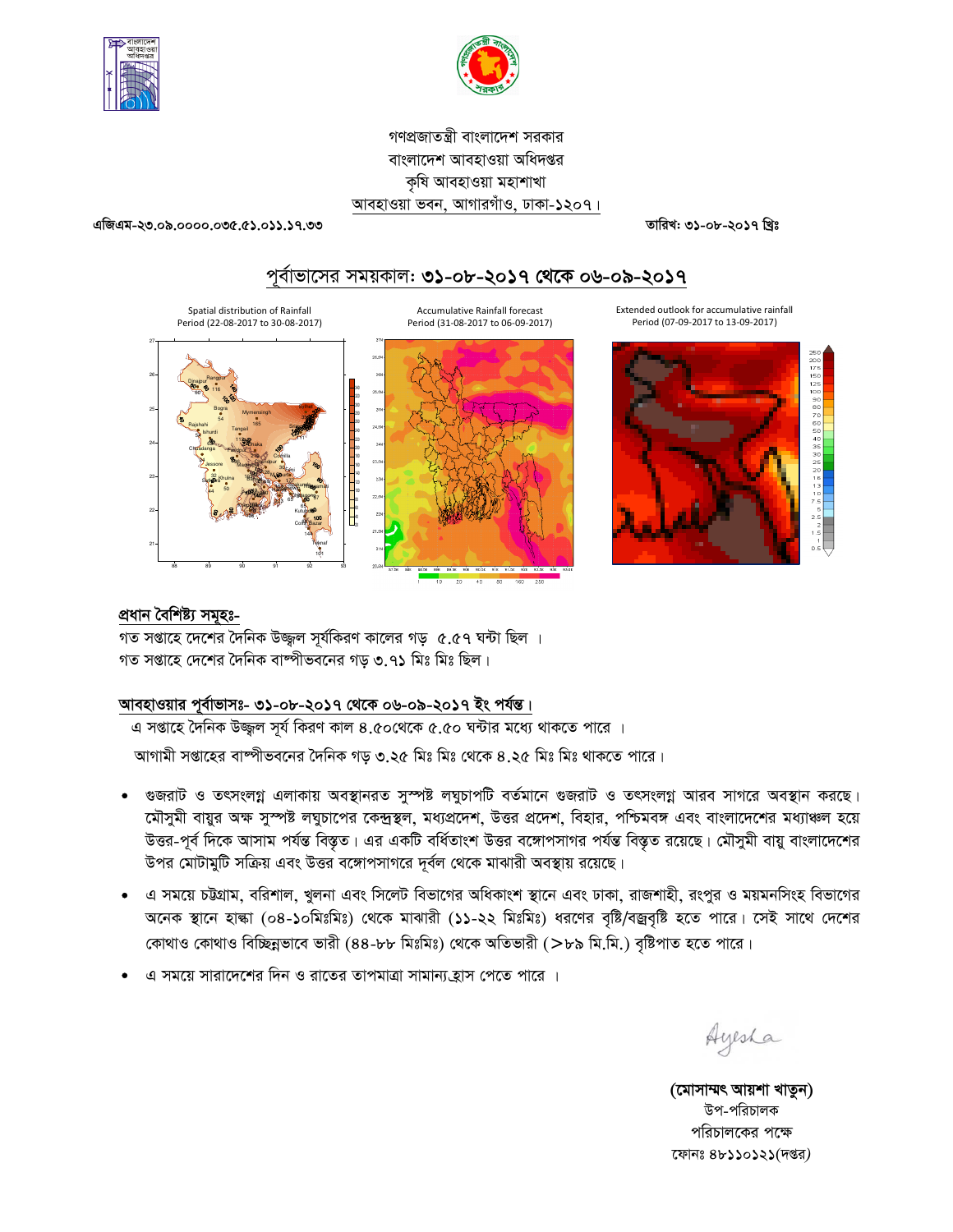### সংক্ষিপ্ত আবহাওয়া বিবরণী, সময়: ২২.০৮.২০১৭ থেকে ৩০.০৮.২০১৭

| সর্বোনিম্ন তাপমাত্রা<br>বিভাগ<br>সর্বোনিম্ন তাপমাত্রার<br>$^{\circ}$ সেঃ<br>সৰ্বোচ্ছ তাপমাত্ৰাৰ<br>সৰ্বোচ্ছ তাপমাত্ৰা<br>$^{\rm 0}$ সেঃ<br><i>পরিসর <sup>৩</sup></i> সেঃ<br>পরিসর<br>$^\circ$ সেঃ<br>ফরিদপুর<br>টাঙ্গাইল<br>ঢাকা<br>৩৪.৭ $^{\circ}$ সেঃ<br>৩৪.৭ $^{\circ}$ সেঃ<br>0.0<br>২৭.৬° সেঃ<br>২৪.৮<br>۰<br>$\overline{\phantom{0}}$<br>ময়মনসিংহ<br>ময়মনসিংহ<br>৩৪.৭ $^{\circ}$ সেঃ<br>৩৪.৭ $^{\circ}$ (সঃ<br>28.5<br>২৮.৩° সেঃ<br>নেত্রকোনা<br>00.b<br>۰<br>চট্টগ্ৰাম<br>রাঙ্গামাটি<br>রাসামাটি<br>৩৭.৫ $^{\circ}$ (সঃ<br>৩৭.৫ $^{\circ}$ সেঃ<br>২৭.৩° সেঃ<br>২৮.৮<br>২৩.৭<br>Ξ.<br>٠<br>সিলেট<br>সিলেট<br>শ্ৰীমঙ্গল<br>$\mathcal{C}(\mathcal{C}) \cap \mathcal{C}$<br>৩৫.৫° সেঃ<br>28.9<br>২৬.৪ $^{\circ}$ সেঃ<br>0.0<br>۰<br>রাজশাহী<br>বদলগাছি<br>রাজশাহী<br>৩৫.৯° সেঃ<br>0.60<br>৩৫.৯ $^{\circ}$ সেঃ<br>28.5<br>২৮.৬° সেঃ<br>রংপৃর<br>রাজার হাট<br>দিনাজপুর<br>৩৫.৮° সেঃ<br>৩৫.৮° সেঃ<br>২৪.৬<br>২৮.২° সেঃ<br>00.5<br>۰<br>কুমারখালী<br>খুলনা<br>28.0<br>৩১.২<br>যশোর<br>৩৫.২° সেঃ<br>৩৫.২° সেঃ<br>২৮.০° সেঃ<br>٠<br>বরিশাল<br>পটুয়াখালী<br>28.8<br>৩৪.৬ $^{\circ}$ (সঃ<br>ভোলা<br>৩৪.৬ $^{\circ}$ (সঃ<br>২৭.৪ $^{\circ}$ সেঃ<br>00.8<br>۰ |  | मार्वाष्क् 3 मार्वानिब्र<br>তাপমাত্রা |  |  |  |  |  |  |  |                     |  |  |  |  |
|-----------------------------------------------------------------------------------------------------------------------------------------------------------------------------------------------------------------------------------------------------------------------------------------------------------------------------------------------------------------------------------------------------------------------------------------------------------------------------------------------------------------------------------------------------------------------------------------------------------------------------------------------------------------------------------------------------------------------------------------------------------------------------------------------------------------------------------------------------------------------------------------------------------------------------------------------------------------------------------------------------------------------------------------------------------------------------------------------------------------------------------------------------------|--|---------------------------------------|--|--|--|--|--|--|--|---------------------|--|--|--|--|
|                                                                                                                                                                                                                                                                                                                                                                                                                                                                                                                                                                                                                                                                                                                                                                                                                                                                                                                                                                                                                                                                                                                                                           |  |                                       |  |  |  |  |  |  |  |                     |  |  |  |  |
|                                                                                                                                                                                                                                                                                                                                                                                                                                                                                                                                                                                                                                                                                                                                                                                                                                                                                                                                                                                                                                                                                                                                                           |  |                                       |  |  |  |  |  |  |  |                     |  |  |  |  |
|                                                                                                                                                                                                                                                                                                                                                                                                                                                                                                                                                                                                                                                                                                                                                                                                                                                                                                                                                                                                                                                                                                                                                           |  |                                       |  |  |  |  |  |  |  | ২8 ৮° সেঃ           |  |  |  |  |
|                                                                                                                                                                                                                                                                                                                                                                                                                                                                                                                                                                                                                                                                                                                                                                                                                                                                                                                                                                                                                                                                                                                                                           |  |                                       |  |  |  |  |  |  |  | ২৪.৯° সেঃ           |  |  |  |  |
|                                                                                                                                                                                                                                                                                                                                                                                                                                                                                                                                                                                                                                                                                                                                                                                                                                                                                                                                                                                                                                                                                                                                                           |  |                                       |  |  |  |  |  |  |  | ২৩.৭° সেঃ           |  |  |  |  |
|                                                                                                                                                                                                                                                                                                                                                                                                                                                                                                                                                                                                                                                                                                                                                                                                                                                                                                                                                                                                                                                                                                                                                           |  |                                       |  |  |  |  |  |  |  | ২৪.৭ $^{\circ}$ (সঃ |  |  |  |  |
|                                                                                                                                                                                                                                                                                                                                                                                                                                                                                                                                                                                                                                                                                                                                                                                                                                                                                                                                                                                                                                                                                                                                                           |  |                                       |  |  |  |  |  |  |  | ২8 ৮° সেঃ           |  |  |  |  |
|                                                                                                                                                                                                                                                                                                                                                                                                                                                                                                                                                                                                                                                                                                                                                                                                                                                                                                                                                                                                                                                                                                                                                           |  |                                       |  |  |  |  |  |  |  | ২৪.৬° সেঃ           |  |  |  |  |
|                                                                                                                                                                                                                                                                                                                                                                                                                                                                                                                                                                                                                                                                                                                                                                                                                                                                                                                                                                                                                                                                                                                                                           |  |                                       |  |  |  |  |  |  |  | ২8.০° সেঃ           |  |  |  |  |
|                                                                                                                                                                                                                                                                                                                                                                                                                                                                                                                                                                                                                                                                                                                                                                                                                                                                                                                                                                                                                                                                                                                                                           |  |                                       |  |  |  |  |  |  |  | ২ $8.8^{\circ}$ (সঃ |  |  |  |  |

#### <u> বৃষ্টিপাত বিশ্লেষন এবং স্বাভাবিক তাপমাত্রা: -</u>

| বিভাগের নাম | স্টেশনের নাম     | মোট<br>বৃষ্টিপাত<br>(মিঃমিঃ) | ষাভাবিক<br>বৃষ্টিশাত<br>(মিঃমিঃ) | বিছ্যুতি | মোট<br>বৃষ্টিশাতের<br>দিন | সৰ্বোচ্ছ<br>গড আদ্রতা<br>( %) | সৰ্বোনিম্ন<br>আদ্ৰতা | গড সৰ্বোচ্ছ<br>তাপমাত্রা<br>(ডিগ্ৰী সেঃ) | গড<br>ষভাবিক<br>তাপমাত্রা | সৰ্বোনিম্ন<br>গড<br>তাপমাত্রা | সৰ্বোনিম্ন<br>ষাভাবিক<br>গড় |
|-------------|------------------|------------------------------|----------------------------------|----------|---------------------------|-------------------------------|----------------------|------------------------------------------|---------------------------|-------------------------------|------------------------------|
|             |                  |                              |                                  |          |                           |                               | ( %)                 |                                          | (ডিগ্ৰী সেঃ)              | $(*)$                         | তাপমাত্রা<br>(%)             |
| जका         | ঢাকা             | ২১৯                          | ৮৯                               | 58%      | ob                        | ০৯৫                           | ০৬৬                  | ৩৩.১                                     | ৩২.১                      | ২৬.৩                          | 20.8                         |
|             | ফরিদপুর          | ০৯৬                          | ৮৩                               | ১৬       | ob                        | **                            | **                   | **                                       | ৩১.৮                      | **                            | ২৬.৩                         |
|             | মাদারীপুর        | ১০৩                          | ১০৬                              | -৩       | ০৬                        | ০৯৪                           | ০৬৯                  | 00.0                                     | ৩১.৮                      | ২৬.০                          | ২৫.২                         |
|             | নিকলি            | $**$                         | $**$                             | ***      |                           | $**$                          | **                   | $**$                                     | ***                       | **                            | ***                          |
|             | টাঙ্গাইল         | ১১২                          | ৮৩                               | ৩৫       | o¢                        | ০৯৬                           | ০৬১                  | 08.0                                     | ৩২.৩                      | ২৬.৬                          | ২৫.৯                         |
|             | <u>গোপালগজ্ঞ</u> | ০৬৯                          | $**$                             | ***      | ০৬                        | ০৯৬                           | ০৭৯                  | ७२.२                                     | ***                       | ২৫.৮                          | ***                          |
| ময়মনসিংহ   | ময়মনসিংহ        | ১৬৫                          | ১০৭                              | $^{68}$  | ob                        | ০৯৪                           | ০৬৯                  | ৩২.৮                                     | ৩১.৫                      | ২৬.৫                          | ২৫.৭                         |
|             | নেত্ৰকোনা        | ১১৩                          | $**$                             | ***      | ob                        | $* *$                         | $**$                 | $**$                                     | ***                       | $\ast\ast$                    | ***                          |
| চট্টগ্ৰাম   | ঢট্ৰগ্ৰাম        | ০৬৫                          | ১২৬                              | -8৮      | ০৬                        | $* *$                         | **                   | ৩২.৯                                     | 05.8                      | ২৬.২                          | ২৫.২                         |
|             | সীতাকুন্ড        | ০৩১                          | ১৯৮                              | ***      | о۹                        | $* *$                         | **                   | $**$                                     | د.ده                      | $* *$                         | ২৫.8                         |
|             | রাঙ্গামাটি       | ०৫१                          | ১৩৫                              | -46      | ০৬                        | **                            | **                   | **                                       | 05.9                      | **                            | 28.5                         |
|             | কক্সবাজার        | 588                          | ১৮২                              | -২১      | ০৯                        | $* *$                         | **                   | **                                       | 00.b                      | **                            | ২৫.৩                         |
|             | টেকনাফ           | ১০১                          | ২৬১                              | -৬১      | o٩                        | $* *$                         | $\ast\ast$           | $**$                                     | 00.8                      | **                            | ২৫.১                         |
|             | হাতিয়া          | ১২৩                          | ১৬৩                              | -২৫      | o٩                        | **                            | $\ast\ast$           | $**$                                     | ৩০.৫                      | **                            | ১.৩২                         |
|             | সন্দ্বীপ         | ০৬৫                          | ২০৪                              | -95      | 08                        | $* *$                         | **                   | $\ast\ast$                               | り0 い                      | $\ast\ast$                    | ২৫.৬                         |
|             | কুতুবদীয়া       | opo                          | ১৫২                              | $-89$    | ob                        | ০৯৪                           | ০৬৯                  | ৩২৩                                      | 00.b                      | ২৫.৯                          | ২৫.৬                         |
|             | কেনী             | 99                           | ১৫২                              | ১৬       | o٩                        | ০৯৬                           | ০৬০                  | 00.0                                     | 05.3                      | ২৫.৭                          | ২৫.২                         |
|             | মাইজদী কোর্ট     | ১৬১                          | 398                              | -9       | ০৬                        | $* *$                         | $**$                 | $\ast\ast$                               | ৩১.২                      | $\ast\ast$                    | ২৫.৭                         |
|             | চাদপুর           | ১২৮                          | ৯৭                               | ৩২       | о۹                        | ০৯৫                           | ০৬৮                  | ৩৩.৫                                     | ৩১.৮                      | ২৬.৫                          | ২৬.১                         |
|             | কুমিল্লা         | ೲ                            | ১০৩                              | -95      | ob                        | ০৯৪                           | ০৬৬                  | ৩২.৯                                     | 0.5.5                     | ২৬.২                          | ২৫.৬                         |
| সিলেট       | সিলেট            | 900                          | ১৮২                              | ৯৫       | ০৯                        | $* *$                         | **                   | **                                       | ৩১.৯                      | **                            | ২৫.২                         |
|             | শ্ৰীমঙ্গল        | 335                          | ৯৩                               | ১৯       | ob                        | ০৯৮                           | ০৬০                  | 08.5                                     | ৩২.২                      | ২৫.৬                          | 28.0                         |
| রাজশাহী     | রাজশাহী          | 0@8                          | ৮৯                               | -৩৯      | ০৬                        | ০৯৮                           | ০৬৪                  | 08.0                                     | 02.6                      | ২৬.৯                          | ২৫.৭                         |
|             | বগুডা            | 0@8                          | ৯১                               | -85      | о۹                        | $* *$                         | $\ast\ast$           | $\ast\ast$                               | 02.8                      | $\ast\ast$                    | ২৬.৩                         |
|             | ঈশ্বরদী          | 0.99                         | ৭২                               | -১৩      | ০৬                        | ০৯৭                           | ০৬২                  | ৩৩.৬                                     | ৩২.৫                      | ২৬.৮                          | ২৬.১                         |
|             | বদলগাঘী          | 558                          | **                               | ***      | ০৬                        | 500                           | ০৫৯                  | ৩২.৮                                     | ***                       | ২৬.৮                          | ***                          |
|             | তাডাশ            | ১১৩                          | **                               | ***      | ob                        | $* *$                         | **                   | $\ast\ast$                               | ***                       | $\ast\ast$                    | ***                          |
| রংপুব       | রংপুর            | ১১৬                          | ১১৩                              | ৩        | 08                        | ০৯৩                           | ০৬৭                  | ৩৩.৬                                     | 0.5.5                     | ২৬.৭                          | ২৫.৭                         |
|             | দিনাজপুর         | ০৬০                          | ১২৫                              | -৫২      | ০৬                        | ০৯৭                           | ०৫१                  | 00.b                                     | ৩২.০                      | ২৬.৭                          | ২৫.৯                         |
|             | সৈয়দপুর         | ০৬৮                          | $**$                             | ***      | ০৬                        | ০৯৫                           | ०१०                  | 00.0                                     | ***                       | 20.8                          | ***                          |
|             | রাজারহাট         | ०१৫                          | **                               | ***      | ০৬                        | ০৯৬                           | 0.58                 | 08.0                                     | ***                       | ২৭.০                          | ***                          |
|             | তেতুঁলিয়া       | opp                          | $**$                             | ***      | 08                        | **                            | **                   | $\ast\ast$                               | ***                       | **                            | ***                          |
|             | ডিমলা            | ১১৬                          | $**$                             | ***      | 08                        | ০৯৬                           | ০৬৬                  | ৩৩.৬                                     | ***                       | ২৬.৫                          | ***                          |
| থুলনা       | থুলনা            | oQo                          | ۹۹                               | -৩৫      | о۹                        | ०৯१                           | 090                  | 00.6                                     | ৩২.৩                      | ২৬.৭                          | 20.8                         |
|             | মংলা             | ০8৯                          | $* *$                            | ***      | о۹                        | ০৯৭                           | ०१৫                  | ৩২.৫                                     | ***                       | ২৬.৭                          | ***                          |
|             | যশোর             | ০৩২                          | 98                               | $-0.9$   | o۹                        | $**$                          | $\ast\ast$           | $\ast\ast$                               | 02.9                      | $\ast\ast$                    | 0.40                         |
|             | চুয়াডাঙ্গা      | ०२8                          | ৬১                               | -৬১      | о۹                        | ০৯৬                           | ०१०                  | 00.8                                     | ৩৩.২                      | ২৬.৬                          | ২৬.২                         |
|             | সাতক্ষীরা        | 088                          | bþ                               | -00      | ০৬                        | ०৯१                           | ০৬৪                  | ৩৩.১                                     | ৩২.৩                      | ২৬.৩                          | ২৬.২                         |
|             | কুমারথালী        | ०१०                          | $**$                             | ***      | ০৬                        | $\ast\ast$                    | $***$                | $***$                                    | ***                       | $\ast\ast$                    | ***                          |
| ববিশাল      | বরিশাল           | 08 <sub>o</sub>              | ১০৩                              | -৫২      | о۹                        | ১০০                           | ০৭৬                  | ৩২.৪                                     | ৩১.৫                      | ২৬.৩                          | ২৫.৮                         |
|             | ভোলা             | ১৩০                          | ১২৫                              | 8        | ob                        | $* *$                         | $**$                 | $**$                                     | ৩১.৩                      | **                            | ২৬.১                         |
|             | পটুয়াথালী       | ১৬৯                          | ১৩৬                              | ২৪       | о۹                        | ১০০                           | opo                  | ৩২.৪                                     | 05.8                      | ২৬.৫                          | ২৬.১                         |
|             | খেপুপাড়া        | ১০৬                          | 580                              | -২8      | о۹                        | ०৯१                           | ०११                  | ৩২.২                                     | 05.0                      | ২৬.২                          | ২৬.০                         |

N.B. Analyses contained in this bulletin are based on preliminary un-checked data. \*\* Data not received. \*\*\* Data not available.